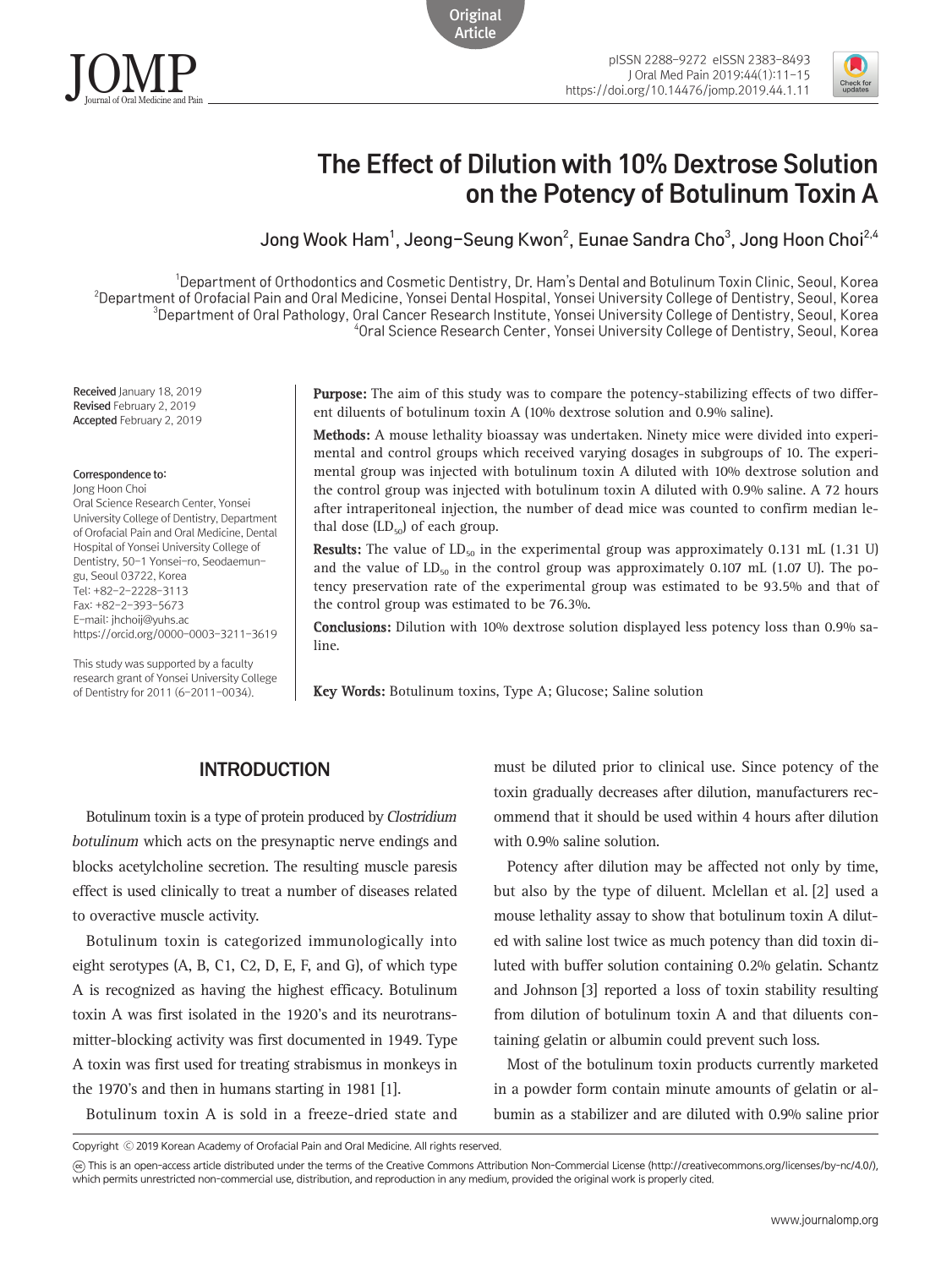to clinical use without any safety issues. However, when the toxin is diluted with gelatin or albumin solution instead of saline to lessen potency loss, unexpected problems, such as antibody production, viral cross-infections, and allergic reactions may occur [4]. Studies on safe and stable diluents that minimize potency loss during and after dilution are therefore needed.

This study examines the suitability of 10% dextrose solution, widely used as intravenous solution, as a diluent for botulinum toxin A by comparing changes in potency when the toxin is diluted with 10% dextrose solution and when it is diluted with 0.9% saline.

#### MATERIALS AND METHODS

#### 1. Animals

A 7-to-8 week old female ICR mice weighing 18-22 g (G-Bio Co., Gwacheon, Korea) were used after at least 5 days of adjustment prior to the experiment. All animals were managed according to the strict protocols of Yonsei Center of Clinical Study. The experiment was approved by Yonsei Hospital Animal Experiment Ethics Committee (IACUC no. 2012-0068).

#### 2. Dilution and Injection of Botulinum Toxin

One hundred units (U) of botulinum toxin A products containing 0.5 mg human serum albumin stabilizer (Botox; Allergan Inc., Dublin, Ireland) were used with each diluent. A 20% dextrose solution (Huons Co., Seongnam, Korea) was diluted to 10% for the experimental group. A 0.9% saline solution (Dai Han Pharm Co., Seoul, Korea) was used for the control group. Injections were carried out using 0.5 mL insulin syringes (Omnican 50; B-Braun, Melsungen, Germany) via the left abdominal cavity. All dilutions and injections of Botox were carried out by one operator.

## 3. Preliminary Study (Additional Injection of 10% Dextrose Solution in Control Group)

In a preliminary study, effects of 10% dextrose additional injection following the injection of botulinum toxin A diluted with 0.9% saline solution were studied. Additional injection of 0.15 mL of 10% dextrose solution resulted in a pronounced reduction in mortality rate from 90% to 60%,

while 0.20 mL additional injection resulted in only minor reduction of mortality rate from 100% to 90% (Table 1). These results suggest that dextrose solution may act as an energy source, though only a small amount can significantly reduce rates of mortality in 20 g mice.

#### 4. Experimental Protocols

For the control group, a total of 40 mice, 10 for each of the 4 dosages, were used. One hundred U Botox were diluted with 10 mL of 0.9% saline solution and doses of 0.10 mL (1.0 U), 0.15 mL (1.5 U), 0.18 mL (1.8 U), and 0.20 mL (2.0 U) were injected into 10 mice each and the same amount of 10% dextrose solution was given with additional injection.

For the experimental group, a total of 50 mice were used. Ten were used for each of the 5 different dosages. One hundred U Botox were diluted with 10 mL of 10% dextrose solution. Five different dosages of 0.075 mL (0.75 U), 0.080 mL (0.80 U), 0.100 mL (1.0 U), 0.125 mL (1.25 U), and 0.150 mL (1.50 U) were given to 10 mice each.

To confirm no effect for either diluent solution on the mortality rate, either 0.20 mL of 0.9% saline or 0.20 mL of 10% dextrose solution were given to 10 mice each via injection into the left abdominal cavity.

#### 5. Calculation of Lethal Dose (LD<sub>50</sub>)

Assuming no potency loss immediately after dilution, in a 10 mL solution dilution of 100 U Botox, 0.10 mL injection is equivalent to 1 mouse unit. One mouse unit translates to a potency at median  $LD_{50}$  in a 20 g mouse.

In order to assess the potency of botulinum toxin A using the approximate  $LD_{50}$  of the control and experimental groups, record was made of the number of mice dead 72 hours after abdominal injections. Mortality rates and  $LD_{50}$ , using the Miller and Tainer method, were calculated [5].

Table 1. Mortality rate after botulinum toxin A injection with or without additional dextrose solution injection

| Botulinum toxin A<br>diluted with 0.9%<br>saline dilution | Mortality rate (%)<br>after 72 h with no<br>further injection of<br>10% dextrose solution<br>$(n=10)$ | Mortality rate (%)<br>after 72 h with 10%<br>dextrose solution<br>injection (n=10) |
|-----------------------------------------------------------|-------------------------------------------------------------------------------------------------------|------------------------------------------------------------------------------------|
| $0.15$ mL $(1.5 \text{ U})$                               | 90                                                                                                    | 60                                                                                 |
| $0.20$ mL $(2.0$ U)                                       | 100                                                                                                   | 90                                                                                 |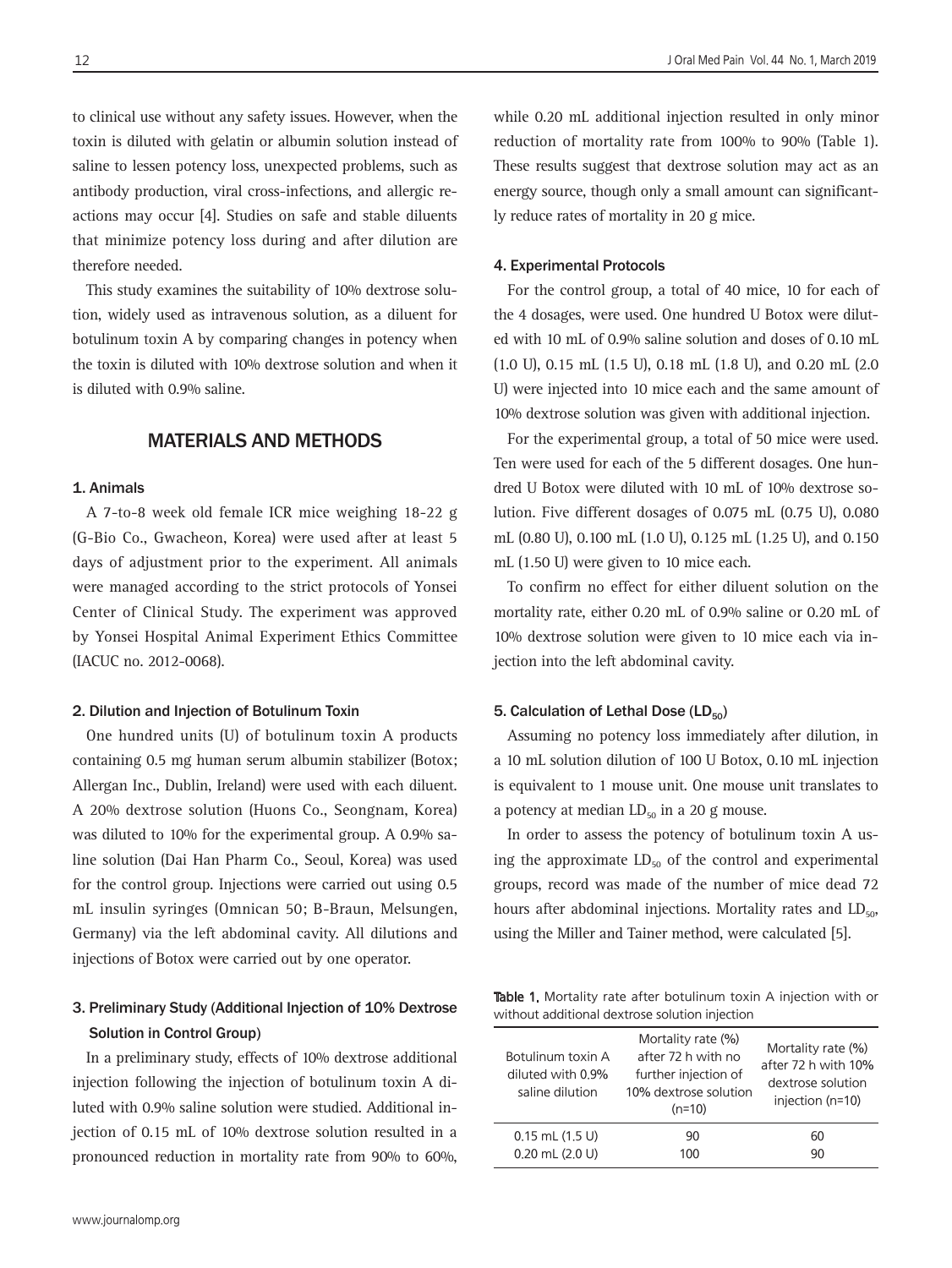### RESULTS

### 1. Mortality Rate and Conversions for  $LD_{50}$  in the Control Group (0.9% Saline)

A total of 40 mice were used for the control group. Ten were used for each of the 4 different dosages. Mortality rates after 72 hours were 20% for the 0.10 mL (1.0 U) dosage and 90% for 0.18 mL (1.8 U) (Table 2). For probit analysis, log-doses corresponding to the X-axis were calculated and the mortality rates were converted to probit for Y-axis values (Table 3). Conversion of mortality rate to probit was done using the probit conversion table [6].

### 2. Mortality Rate and Conversions for  $LD_{50}$  in the Experimental Group (10% Dextrose Solution)

A total of 50 mice, 10 for each of the 5 dosages, were used for the experimental group. Mortality rates after 72 hours were 60% for the 0.1 mL (1.0 U) dosage, showing much higher potency than that of the control group (Table

Table 2. Number of dead mouse and mortality rate in the control group

| Botulinum toxin A<br>dosage (U) | Number of dead<br>mouse after 72 h | Mortality rate (%) |
|---------------------------------|------------------------------------|--------------------|
| $0.10$ mL $(1.0 U)$             | 2                                  | 20                 |
| $0.15$ mL $(1.5 \text{ U})$     | h                                  | 60                 |
| $0.18$ mL $(1.8$ U)             |                                    | 90                 |
| $0.20$ mL $(2.0 U)$             |                                    | 90                 |

| Dose (U) | Log dose | Mortality rate (%) | Probits |
|----------|----------|--------------------|---------|
| 1.0      |          | 20                 | 4.16    |
| 1.5      | 0.1761   | 60                 | 5.25    |
| 1.8      | 0.2553   | 90                 | 6.28    |
| 2.0      | 0.3030   | 90                 | 6.28    |

LD, lethal dose.

**Table 5.** Conversions for  $LD_{50}$  in the experimental group

4). For the 0.075 mL (0.75 U) dosage the mortality rate was 0%, so a correction using the formula 100 (0.25/n) with  $n=10$ , 100  $(0.25/10)=2.5$  was required before probit conversion (Table 5) [7].

# 3. Calculation of  $LD_{50}$  in the Control (0.9% Saline) and Experimental (10% Dextrose Solution) Group

 $LD_{50}$  of the control group was approximately 0.107 mL (1.07 U) (Fig. 1) and  $LD_{50}$  of the experimental group was 0.131 mL (1.31 U) (Fig. 2). Regression analysis results from the control and experimental groups yielded a p-value of less than 0.05, indicating statistical significance with a 95% confidence level.

Injection of diluent-only resulted in zero mortality for 0.2 mL of 0.9% saline and 0.2 mL of 10% dextrose solution, confirming no effect for either diluent solution on the mortality rate.

#### **DISCUSSION**

Numerous studies have shown that potency of botulinum toxin stored in a diluted form gradually decreases [8-10]. Even the dilution process itself contributes to potency loss [2]. This potency loss may be due to a lack of stabilization function in 0.9% saline solution used as a diluting agent.

Table 4. Number of dead mice and mortality rate in the experimental group

| Botulinum toxin<br>A dosage   | Number of dead mice<br>after 72 h | Mortality (%) |
|-------------------------------|-----------------------------------|---------------|
| $0.075$ mL $(0.75 \text{ U})$ | 0                                 |               |
| $0.080$ mL $(0.80$ U)         | $\mathcal{P}$                     | 20            |
| $0.100$ mL $(1.00$ U)         | 6                                 | 60            |
| $0.125$ mL $(1.25 \text{ U})$ | 8                                 | 80            |
| $0.150$ mL $(1.50$ U)         | ጸ                                 | 80            |

| Dose (U) | Log dose  | Mortality rate (%) | Corrected % <sup>a</sup> | Probits |
|----------|-----------|--------------------|--------------------------|---------|
| 0.75     | $-0.1249$ |                    | 2.5                      | 3.04    |
| 0.80     | $-0.0969$ | 20                 | 20                       | 4.16    |
| 1.00     |           | 60                 | 60                       | 5.26    |
| 1.25     | 0.0969    | 80                 | 80                       | 5.84    |
| 1.50     | 0.1761    | 80                 | 80                       | 5,84    |

LD, lethal dose.

a Corrected % Formula for 0 and 100% mortality.

For 0% dead: 100 (0.25/n). For 100% dead: 100 (n-0.25/n).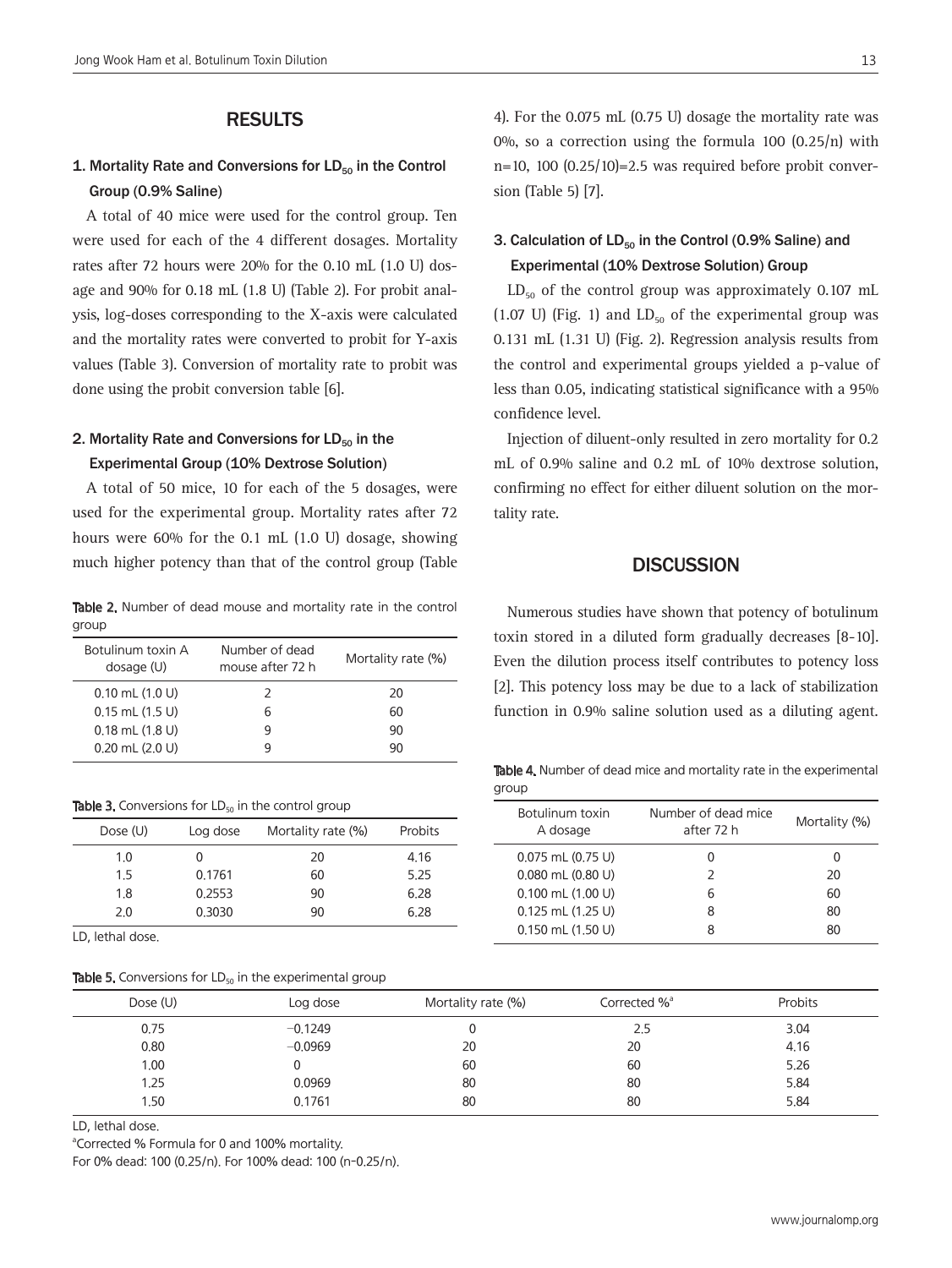

Fig. 1.  $LD_{50}$  calculation of control group. Using regression equation Y=8.6999X+4.7389, X is calculated when Y is 5, and anti-LogX (Y=5) is 1.07 U.

Protein stabilizers, such as albumin or gelatins in a powder form are added by manufacturers to minimize the potency loss, but their stabilizing effects start to decrease as soon as diluting saline is added.

This study compares the potency-stabilizing effect of two different diluents of botulinum toxin A (10% dextrose and 0.9% saline) by examining the mortality rate of mouse and their  $LD_{50}$ .

Yun et al [11]. studied potency loss after saline dilution of two kinds of botulinum A toxins. They found that a 1 U injection per mouse resulted in 0% mortality after 72 hours while a 2 U injection resulted in nearly  $LD_{50}$ , indicating pronounced potency loss after dilution. Manufacturers of botulinum toxins recommend mild dilution to avoid potency loss, but some studies have showed no clinical difference between vigorous dilution and mild dilution methods [12,13]. However, these studies did not use  $LD<sub>50</sub>$ . Operators of the present study decided to use mild dilution method to exclude potential potency loss due to mechanical force.

 $LD_{50}$  values were 1.31 units for the 0.9% saline control group and 1.07 units for 10% dextrose experimental group, indicating 1.22 times more stabilizing effect in the dextrose dilution. Provided that the potency of the toxin was 100 U before dilution, the potency of 1 vial would be 76.3 U (100/1.31) for the control group and 93.5 U (100/1.07) for the experimental group. This indicates a potency retention rate of 76.3% for the control group and 93.5% for the experimental group. The higher potency retention of the experimental



Fig. 2. LD<sub>50</sub> calculation of experimental group. Using regression equation Y=7.4655X+4.1243, X is calculated when Y is 5, and anti-LogX (Y=5) is 1.31 U.

group might be a result of the function of dextrose as a protein stabilizer. Dextrose concentration may affect the extent of stabilization [14]. Due to the stronger stabilization effect of the 10% dextrose solution, potency loss can be reduced by using dextrose solution instead of saline as a diluent.

Although measurement of mouse  $LD_{50}$  is generally considered an accurate and reliable method for assessing the potency of botulinum toxin [15], alternative methods are currently being investigated in order to reduce the large number of mice sacrificed by the  $LD_{50}$  bioassay.

In 1959, British biologists Russell and Burch published their seminal paper, The principles of humane experimental technique, which introduced ethical principles for animal experiments that are colloquially referred to as the '3 Rs': Replacement, Refinement and Reduction. Experiments using botulinum toxin on animals follow these principles. This study adhered to the principle of 'reduction' by trying to minimize the number of mice used. Other methods that may meet the '3 Rs' requirements include mouse flaccid paralysis assay (mouse abdominal ptosis assay), hind limb paralysis assay, endopeptidase assay, and compound muscle action potential (CMAP) assay [16-18].

The systematic effect of mouse mortality rates may not accurately reflect local therapeutic effects. Dysport, for example, requires a dose 3 to 4 times greater than that of Botox for similar results on muscles, which suggests that mouse  $LD_{50}$  alone would not be an appropriate indicator of human therapeutic effects. Mortality rate after 1 U injection